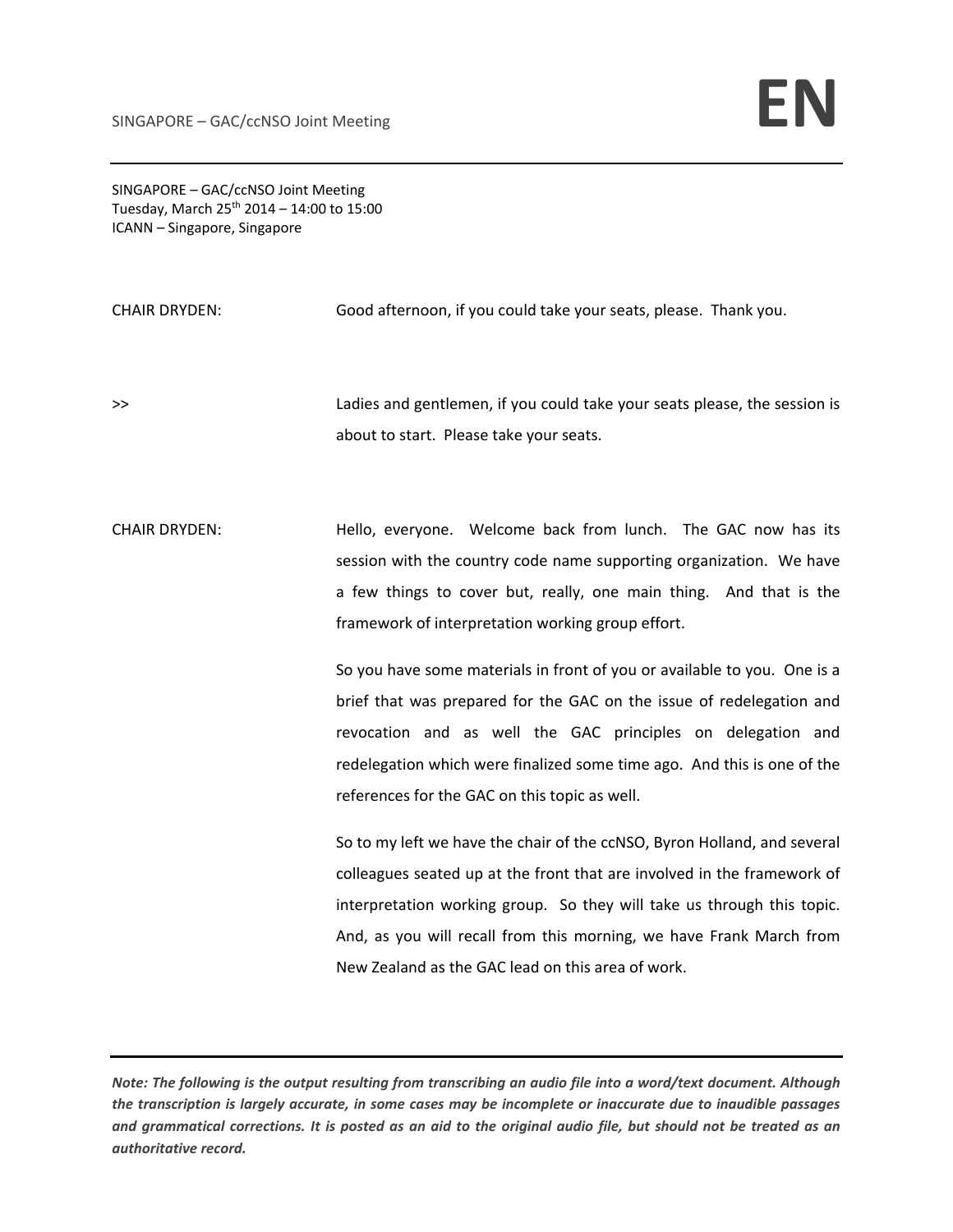Byron, did you want to say anything before we move along? Okay. Let's continue.

So, at this point, I'd like to turn over to Frank and to Keith Davidson who is chairing the working group on the framework of interpretation.

- KEITH DAVIDSON: Thank you, Heather and it's great again to be in the GAC room and reporting what we hope is some good news in terms of the framework of interpretation working group as we get very close to the end of our task. So I think I'll hand over to Bernie Turcotte, who has been our ICANN support person for this working group, to run us through the slide presentation. And then I'll come back and make some summary comments. So, Bernie, over to you to walk us through.
- BERNIE TURCOTTE: Thank you. So, given we're never sure and there's always new people, we'll do our standard presentation and walk through the basics and then get to the most recent progress. So we'll do the scope of the working group, our processes for getting decisions, topics for interpretation activities since ICANN Buenos Aires. And some of the topics include consent, significantly interested parties, revocation, and terminology, which is a glossary of the terms that are used.

Next slide, please.

The scope: The applicable policies and guidelines referred are RFC 1591 and GAC principles 2005. The framework of interpretation is to add color and depth to existing policies and guidelines. So we are not

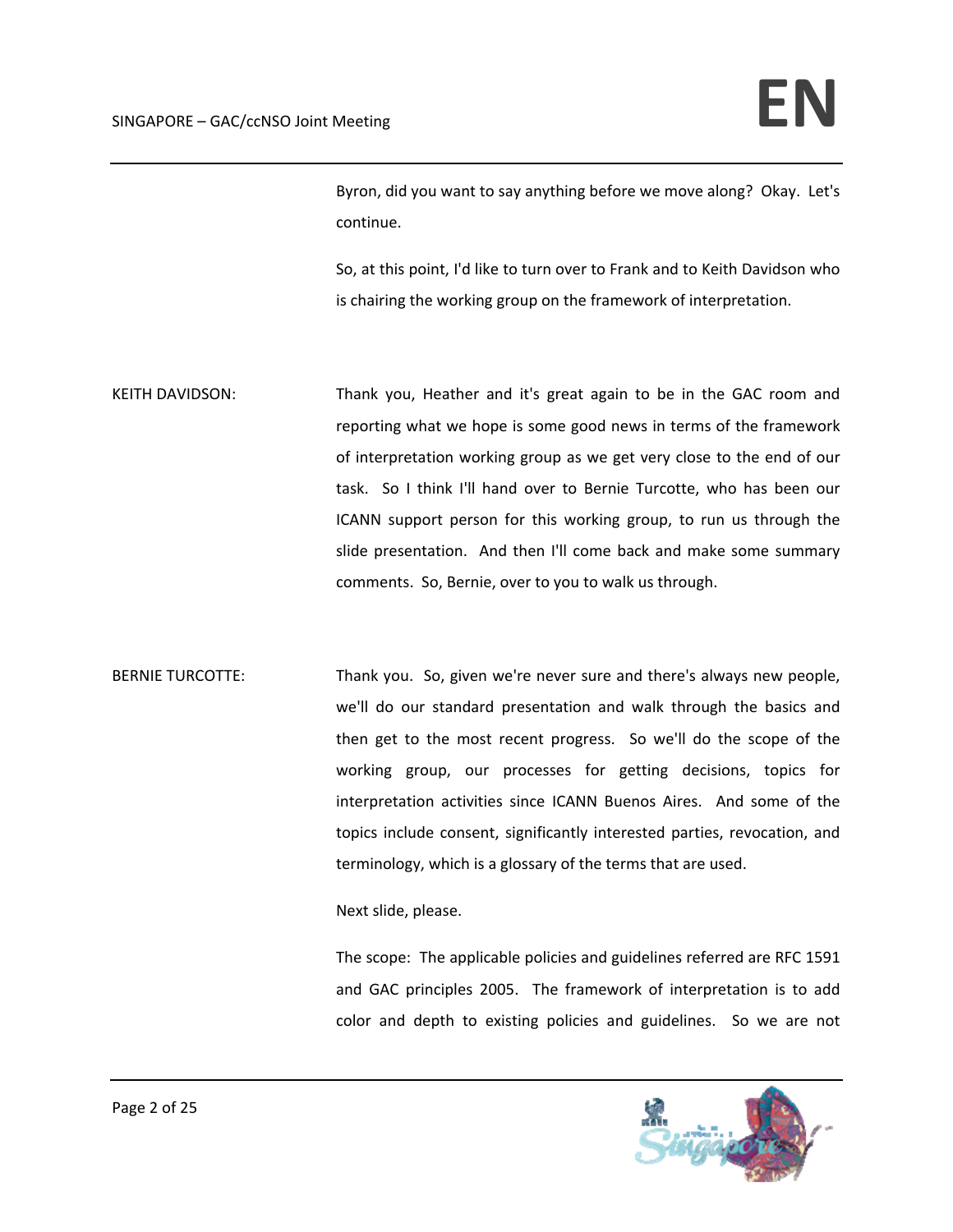making policy. We are providing some needed color and depth sometimes. Because, as we have seen, as a result of the previous working group, which was the delegation/redelegation working group, there were some interesting interpretations of policy that had been taken over the years. And we decided it would be nice to bring all of that into one formal document so that everyone could refer to the same interpretation of the policies or the looks. Out of scope, changing applicable policies or guidelines. And the IANA functions contract including contract implementation issues or procedures.

Next slide, please.

The process: The working group prepares a draft set of interpretations for a specific topic in an interim report. Like the consent report. The working group undertakes a public consultation of the draft interpretation. The working group reviews the comments and input from the public consultation, and the working group prepares a final report of interpretation for the topic.

Now, as has been discussed several times here, we do not expect the GAC to give us input through the public consultation process. But sort of in the same timeline, if there are comments to be made, we will be glad to receive them directly from the GAC.

#### Next slide, please.

The GAC and ccNSO support for final report for all topics. Support from both communities is required. Submission of the final report to the ICANN board by the ccNSO will include ‐‐ we're missing some pieces

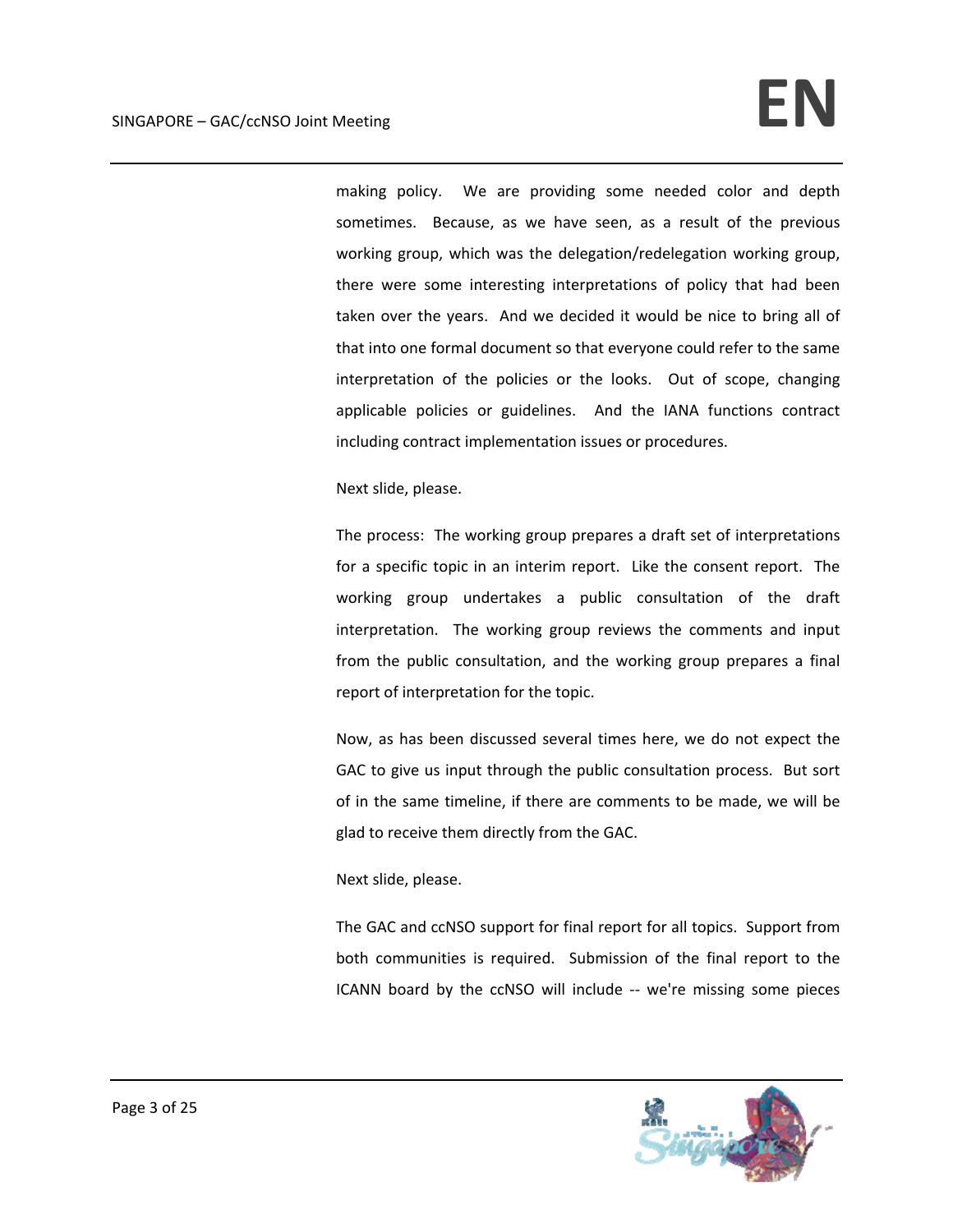there -- confirmation of support by the GAC and the ccNSO and the framework and its associated recommendations.

Next slide.

The topics for interpretation: Consent for delegation and redelegation requests. The final report is complete. So, basically, what we're talking about here is that, if there is a request for a change and it is noted as being supported by the incumbent, that is the person that is currently operating the ccTLD, then what form should that consent take?

From our review of all the redelegations that occurred since ICANN has been around, it was our conclusion in the DRD working group that there were highly variable parameters for defining consent.

Significantly interested parties or SIP is public consultation and draft recommendations are complete. We received some input from the GAC. And the working group had decided to move on to revocation before completing the significantly interested parties, and we will be returning to that.

Revocation or unconsented redelegation: Public consultation on draft recommendations was completed in February. And the FoI working group will begin its work on finalizing its recommendations here in Singapore.

Next slide, please.

We will also produce a comprehensive glossary. The point is also, as was brought up in the DRD working group of an analysis of all delegations and redelegations, is that there were random changes in

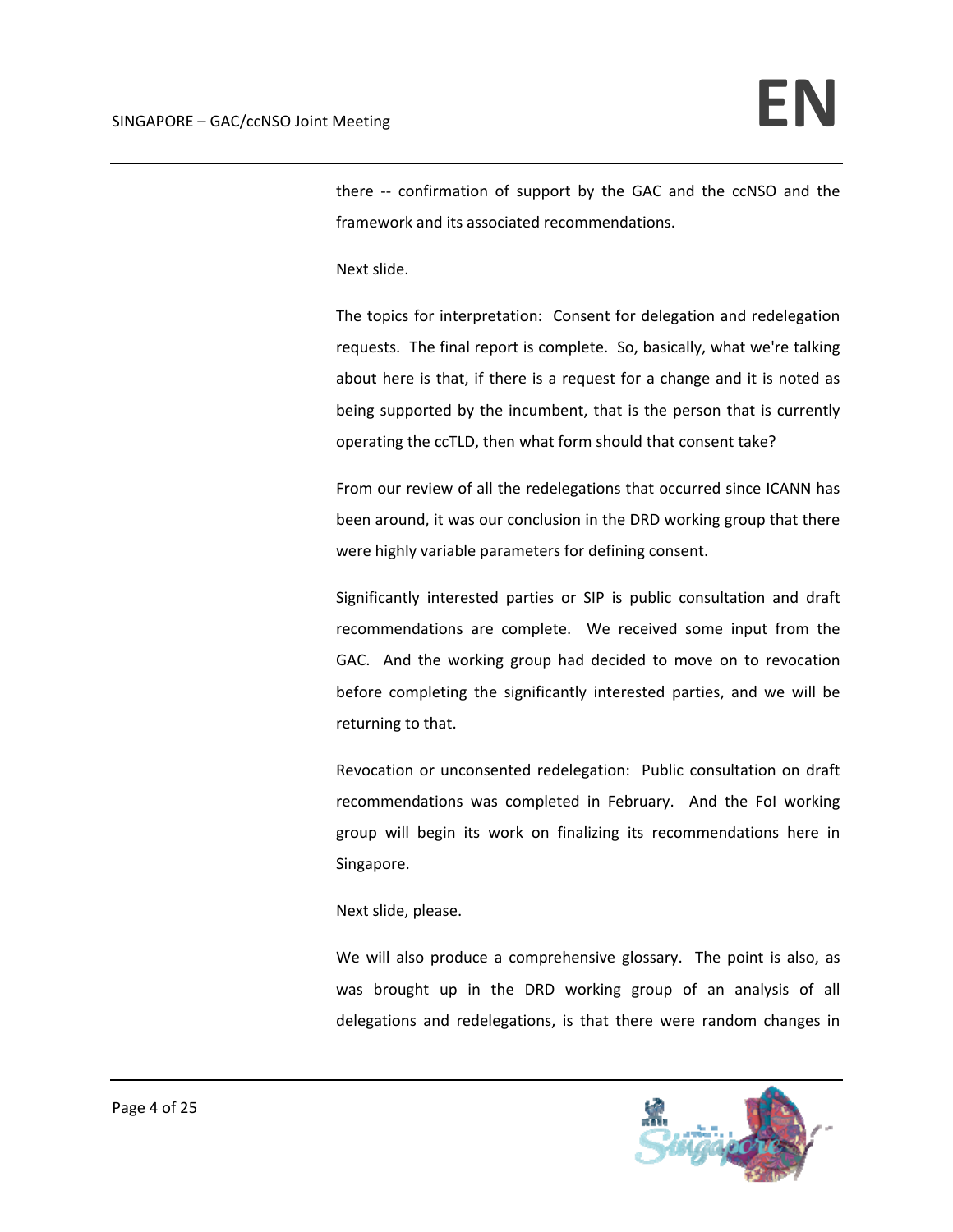vocabulary for describing key elements of the players and activities involved. And it was felt that, if we were going to do this work anyways, we should produce a standard vocabulary which would be documented to allow everyone to refer to the same thing using the same words so we can understand each other and we don't have to worry that they're going to be changing from one redelegation report to the next.

We will also produce a set of recommendations for IANA reports on delegations and redelegations. And the working group will begin this work after completing its other reports, which, hopefully, will be after this meeting.

Next slide, please.

Activities since ICANN Buenos Aires: The working group met by teleconference four times, published a progress report on its activities, completed the public consultation on revocation, and began work on the glossary.

Next slide.

As mentioned, the status on consent, the final report on consent is on the Web site. It will be included in the final report from the FoI working group to the ccNSO and the GAC.

### Next slide, please.

Status on SIP: The Public consultation on the initial recommendations is complete. The FoI working group will return to this topic after completing its work on the topic of revocation, which, hopefully, we can get done at this meeting.

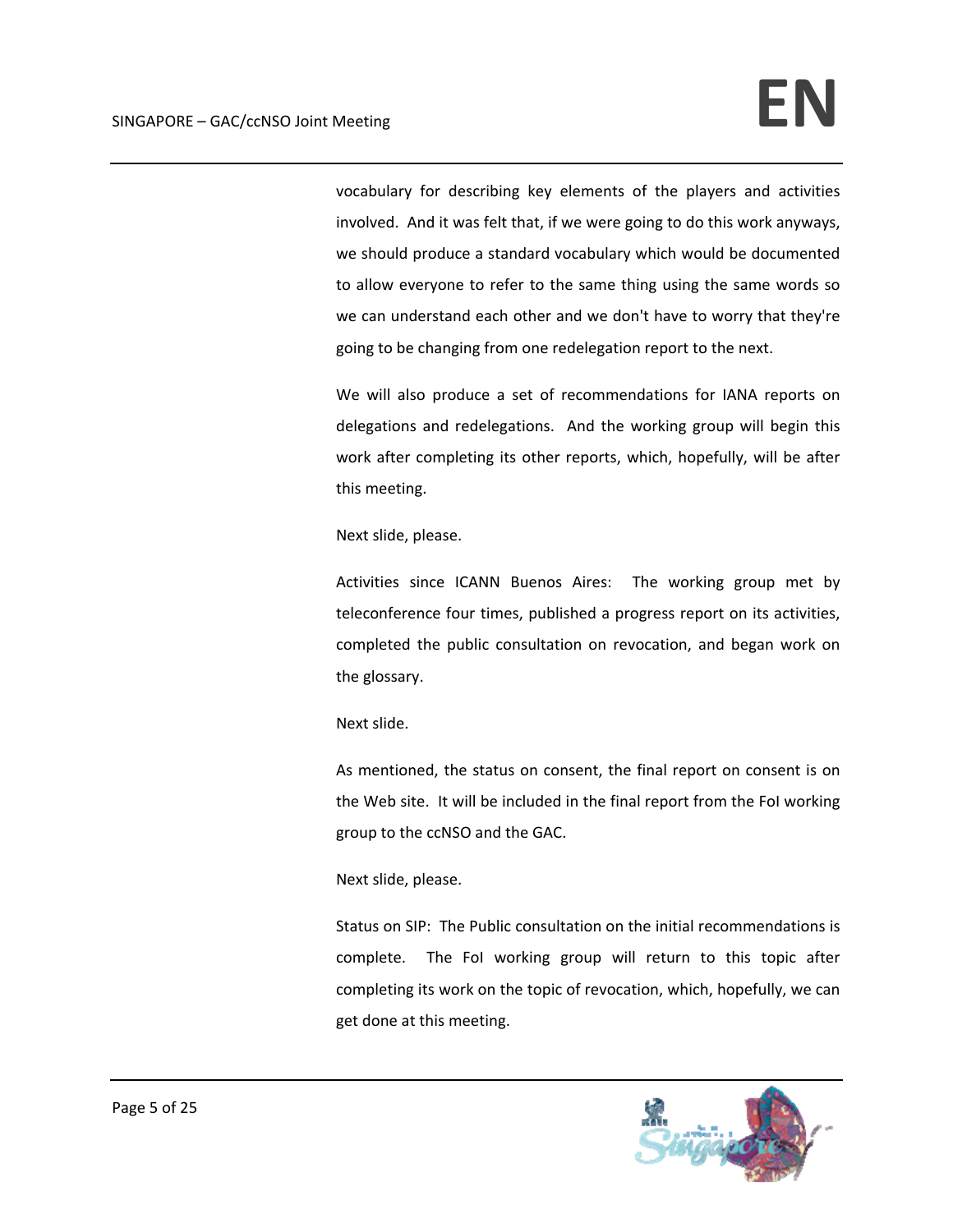Status on revocation: Unconsented redelegation or revocation. The public consultation on the draft recommendations is now complete. The FoI will begin its work on final recommendations in Singapore.

And next slide, please.

The summary of results from the public consultation on revocation: We had all of two submissions -- one from the ALAC and one from an individual. Both agreed in general to the draft recommendations overall. Both made a number of suggestions which were beyond the scope of the FoI working group. We'll take you through now some of the work. We're almost complete. The glossary, as a matter of fact, we published our last definition to the working group a few days before coming to Singapore. And, barring any unforeseen circumstances, we are hoping that that report will be accepted at our meeting here Thursday and that that will be finalized.

Just to give you a bit of a flavor, we're going to take you through some of the key points that have come out of that.

Consent for a delegation or transfer of a ccTLD. Consent must be specific, informed, unambiguous, affirmatively communicated, and freely given. I think, for those that have been following our work, this is a direct cut and paste from the consent document and, essentially, the core of that recommendation.

Delegation: The process by which the IANA operator initially assigns management responsibility or transfers previously assigned responsibility for the management of a ccTLD. Now, it may seem odd to some of you that we're actually writing these things; but some of these

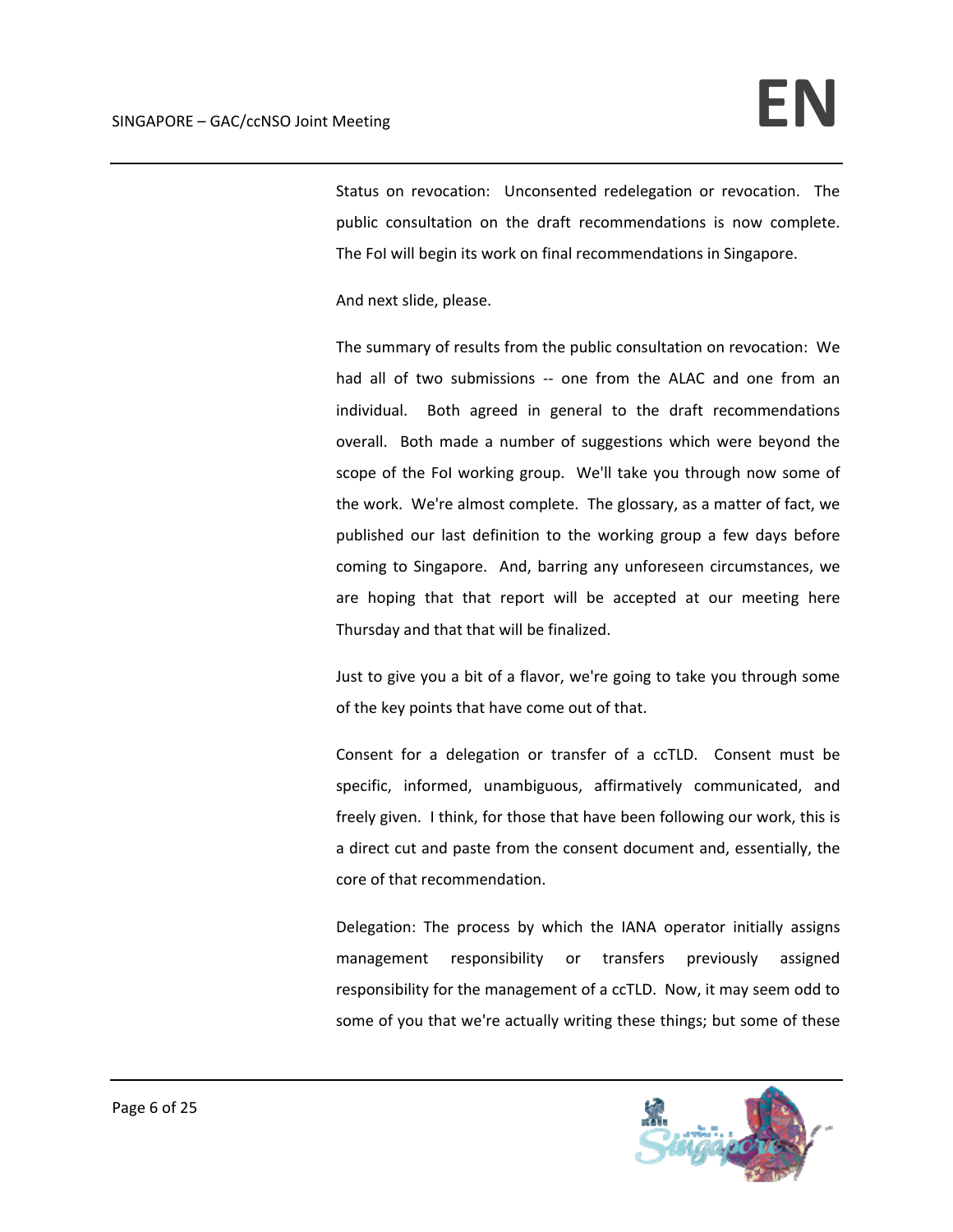words have been used in the common vernacular of dealing with ccTLDs for well over a decade, yet, you go reading through all the material that's been written and published and you will not find a good definition of what it means. So we said we'd get down to it. And Becky Burr, who has been of great assistance in this, has been helping us really clarify these terms so that we can all use them and refer to the same thing.

Next slide, please.

Revocation of management responsibility for a ccTLD: The process by which the IANA operator rescinds responsibility for the management of a ccTLD from an incumbent manager.

So, basically -- and, if you go through the revocation paper, we explain in great detail where we start from this and how we detail exactly what can happen.

Next slide, please.

Significantly interested parties: Significantly interested parties include but are not limited to, a) the government or territorial authority for the country or territory associated with the ccTLD, and b) any other individuals, organizations, companies, associations, educational institutions, or others that have a direct, material, legitimate, and demonstrable interest in the operation of the ccTLD. If you go through some of the definitions in RFC 1591, it's important to have a good definition of what a significantly interested party is.

Next slide, please.

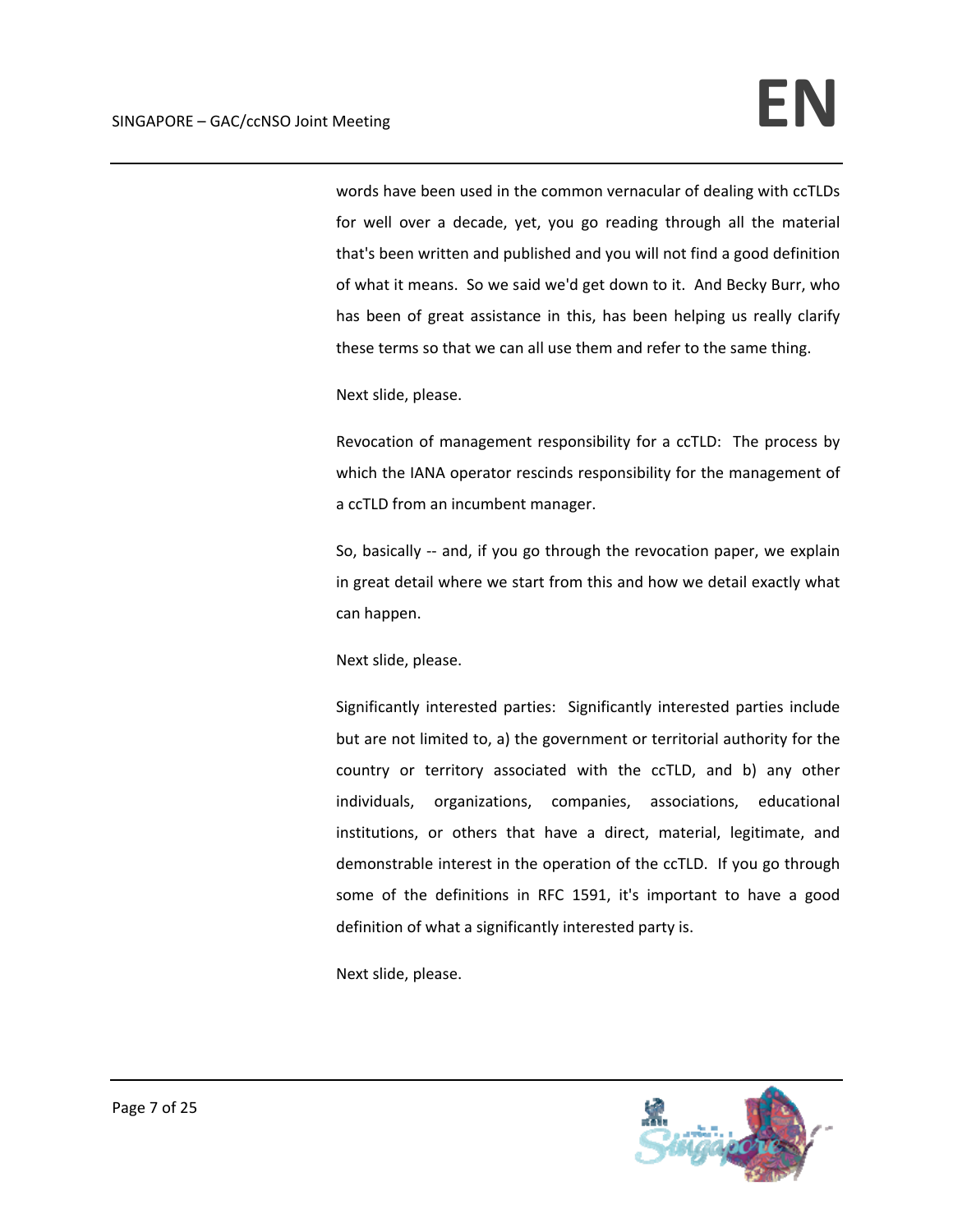Stakeholders: A stakeholder is someone who has an interest in the operation of the ccTLD and includes significantly interested parties, interested parties, and other parties referenced in RFC 1591.

Transfer from an incumbent ccTLD manager to a proposed manager. In effect, if you go through the entire documentation, there is no reference in the original documents to a redelegation. It seems ‐‐ the term seems to have popped up and caught on very well, but there is no official reference to redelegation. There is a reference to a transfer. So a transfer from an incumbent manager to a proposed manager: Reassignment of the incumbent manager's role as trustee for the ccTLD as the term is used in RFC 1591 to the proposed manager including, without limitation, changing the entry in the IANA database.

Next slide, please.

As usual, we'll be meeting Thursday morning 9:00 to noon in the Moor Room. And, as usual, our meetings are always open. And we welcome anyone with any kind of interest to come and join us and see how we do our work.

Our main focus at this meeting will be completing the glossary, finalizing recommendations on revocation, and adopting a schedule to London.

Next slide.

And, if you get the presentation, you'll have our contact coordinates. And you can find all the work that we do ‐‐ meeting reports, et cetera ‐‐ are published on the ccNSO Web site. And you can track our history from A to Z through that, if you have the time and the interest.

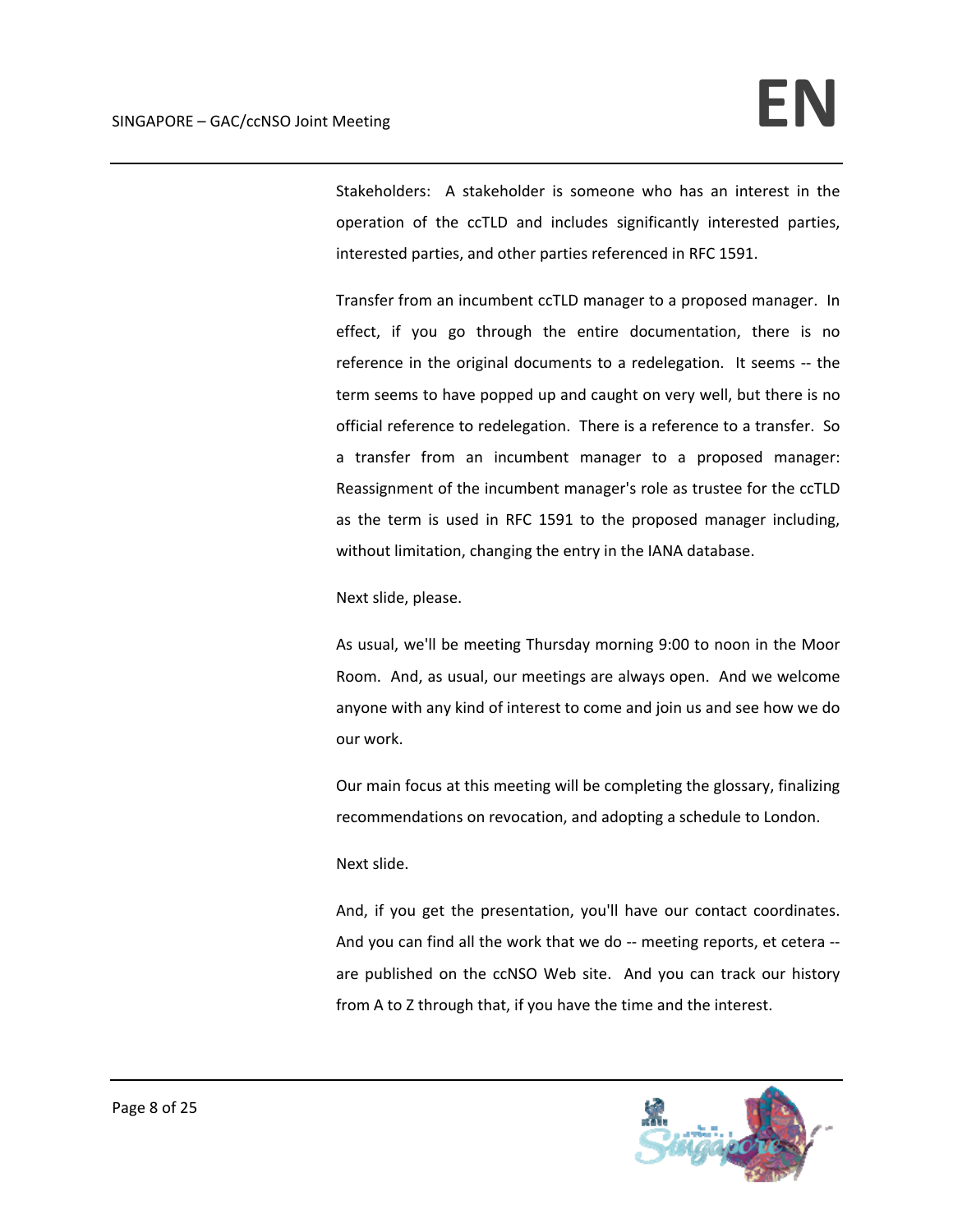Keith?

KEITH DAVIDSON: Thank you. And so, just in terms of recapping on history in terms of the framework of interpretation, we've had members of the GAC on the working group since its inception as well as observers from other communities. And we thank them for their input along the way.

> We -- for those who remember the history, we had an initial desire to sign off chapter by chapter on the framework. But it -- yeah, the GAC wanted to reserve its right to look at the framework in its entirety before giving a final approval. So we've now come to the point where we have the framework and the glossary pretty much done. We recognize we haven't responded to a couple of the GAC's earlier inputs on SIP, significantly interested parties, and so on. And we will revisit that. But what we're inviting the GAC to do is to review the framework in its entirety and to make comments in the hope that we will see an approval or negotiate our way through the last remaining unresolved issues fairly quickly.

> What we're aiming to do is to also start work on the implementation of the framework with the IANA staff fairly much straight away after this meeting as we head towards London. And I think where we don't have any contestation between the GAC and the ccNSO, we might be able to complete those transitional aspects along the way and hold back until we have anything that's unresolved resolved in London at the latest.

> Of course, some of this feeds into the change of IANA stewardship that's been thrust upon us in recent days. And the framework is an important

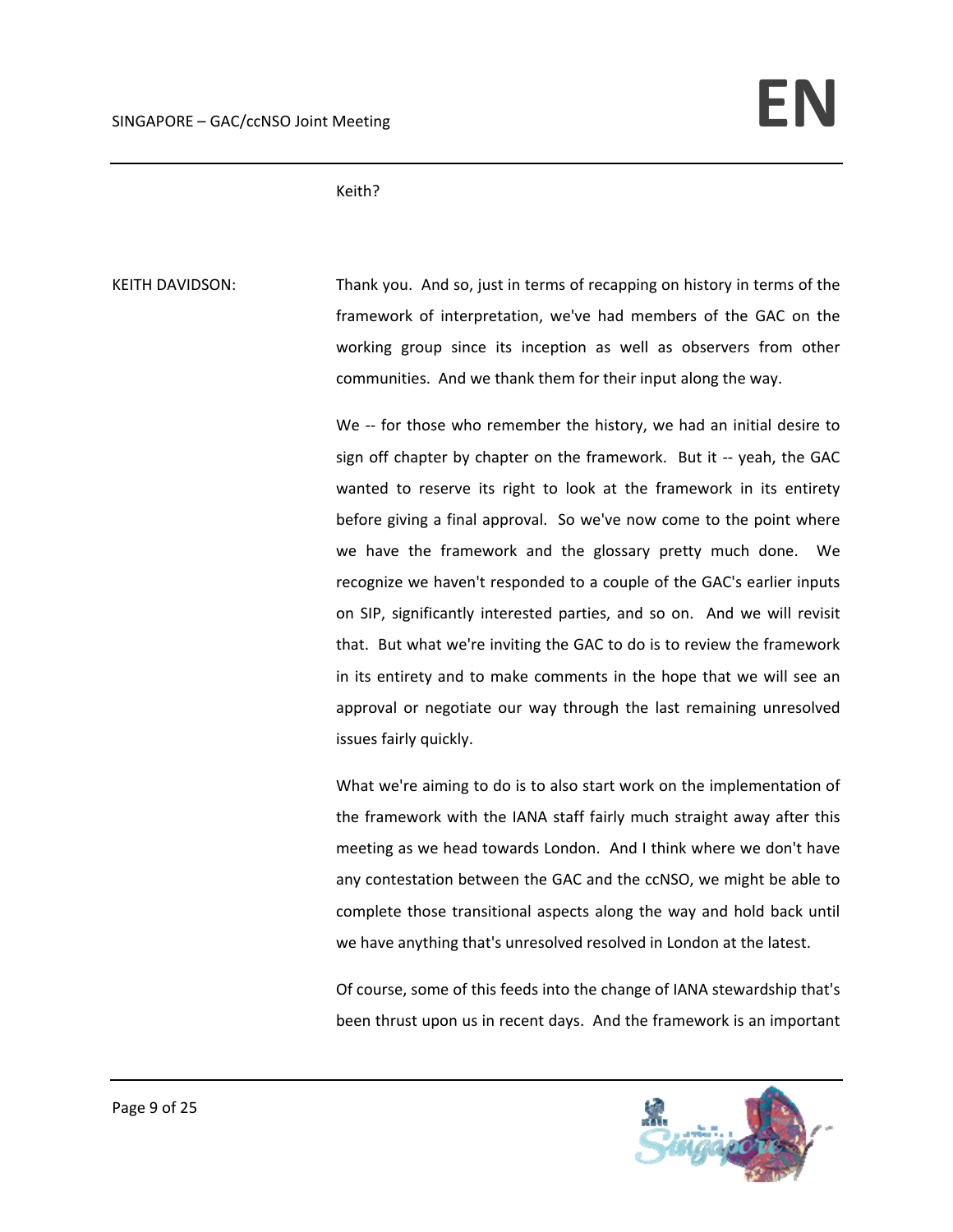element and remains one of the very delicate areas of the aspects of sovereignty over a ccTLD and serving the local Internet community and so on.

So, having this piece of work out of the way and used and implemented to give greater color and depth to delegation and redelegation issues would be most useful. We're just contemplating what else lies ahead of us. There's a possibility that, since there is no policy for the retirement of ccTLDs, that we may have another trench of work to do a very fast policy development process, maybe a fast track policy development process on retirement of ccTLDs just to have a framework in place for that prior to the transition from the U.S. government. But that's something our community needs to talk a lot more on. But just, you know, alerting you to that as being a possibility. And, you know, our real desire is that, if we can get some focus from the GAC on the framework, we would really like to work together with you in ICANN London to present the framework to the ICANN board remembering that our original motives in doing the framework rather than doing a policy development process was that, if the GAC and the ccNSO could work together, endorsing the document that the ICANN board would find that as binding advice. And that saves us all the ordeal of a full PDP. That's precluded us from developing policy on the fly. So this is purely, as we've said, seeking to add color and depth to what the existing policies and guidelines say. With that, thank you very much. And we invite questions and comments.

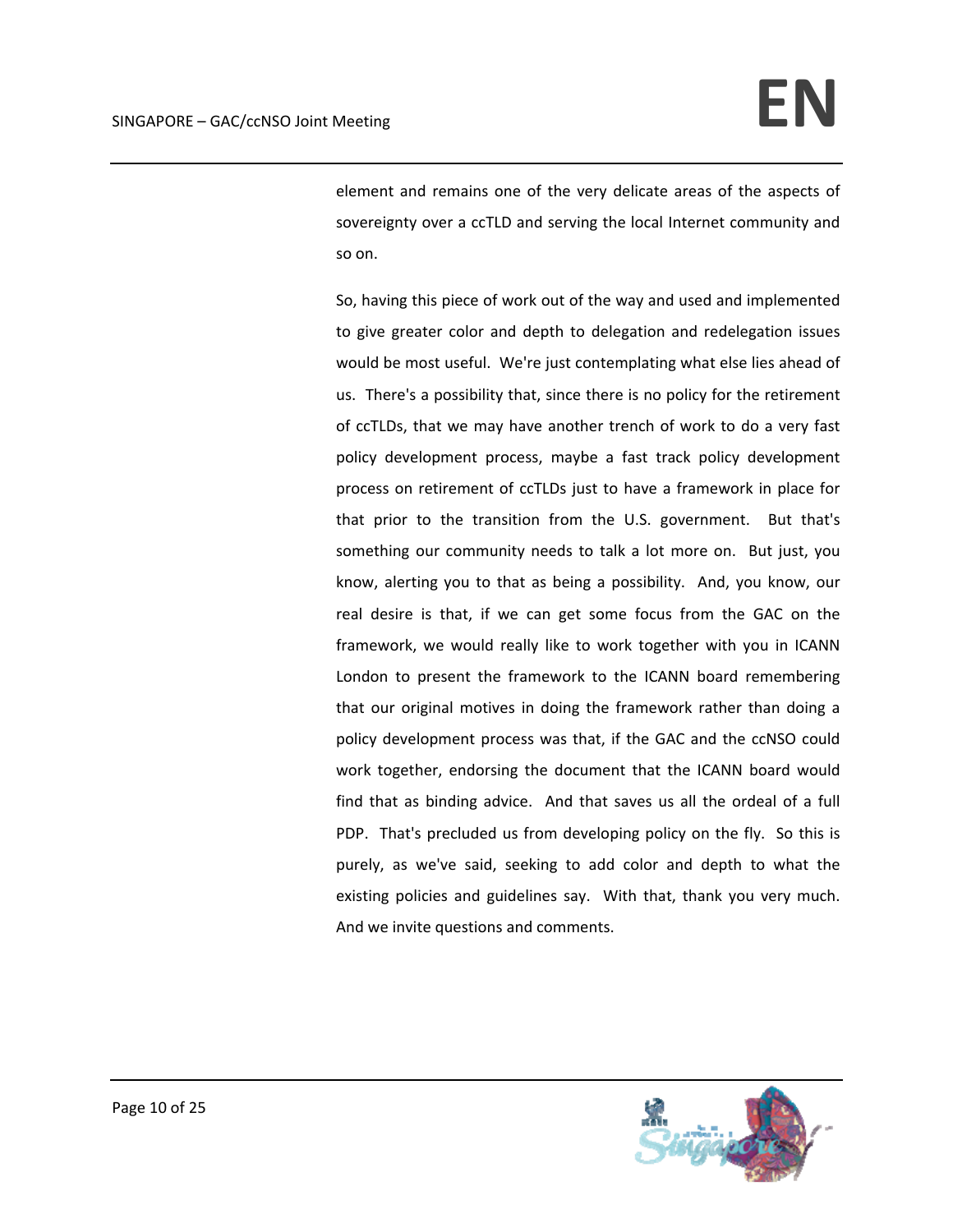## SINGAPORE – GAC/ccNSO Joint Meeting **EN**

| <b>CHAIR DRYDEN:</b>   | Thank you for that really helpful overview of where we are in the<br>Framework of Interpretation Working Group effort.                                                                                                                                                                                                                                                                                         |
|------------------------|----------------------------------------------------------------------------------------------------------------------------------------------------------------------------------------------------------------------------------------------------------------------------------------------------------------------------------------------------------------------------------------------------------------|
|                        | Do any colleagues in the GAC have comments or questions about the<br>work and about the GAC contribution to it?                                                                                                                                                                                                                                                                                                |
|                        | France, please.                                                                                                                                                                                                                                                                                                                                                                                                |
| <b>FRANCE:</b>         | Sorry, just a point of -- probably a detail. Since I'm not a native in<br>English, I just need to understand what you mean when you say<br>"retirement of ccTLD." What is it exactly?                                                                                                                                                                                                                          |
| <b>KEITH DAVIDSON:</b> | Sure, the IANA -- sorry, RFC 1591 comments that the IANA is not in the<br>process of deciding is or isn't a country. And for the purpose of<br>countries, it will rely on the ISO 3166 list. On occasions, the ISO<br>organization determines that a country code has been retired, because<br>maybe the country's been into two or two countries have merged or<br>some other change to boundaries and so on. |
|                        | There have been two instances in ICANN's history, one is former<br>Czechoslovakia and I think the other one was Serbia. So when those<br>dot-whatevers come up, there currently is no process for policy. There's<br>no basis of policy whatsoever. It's not referred to in 1591. It's not<br>referred to in the GAC principles.<br>So it's to ensure that there's not a policy gap. And part of that is       |
|                        | probably dealing with the ISO organization who have given a general<br>indication that they won't redelegate in the ISO 3166 list for at least 50                                                                                                                                                                                                                                                              |

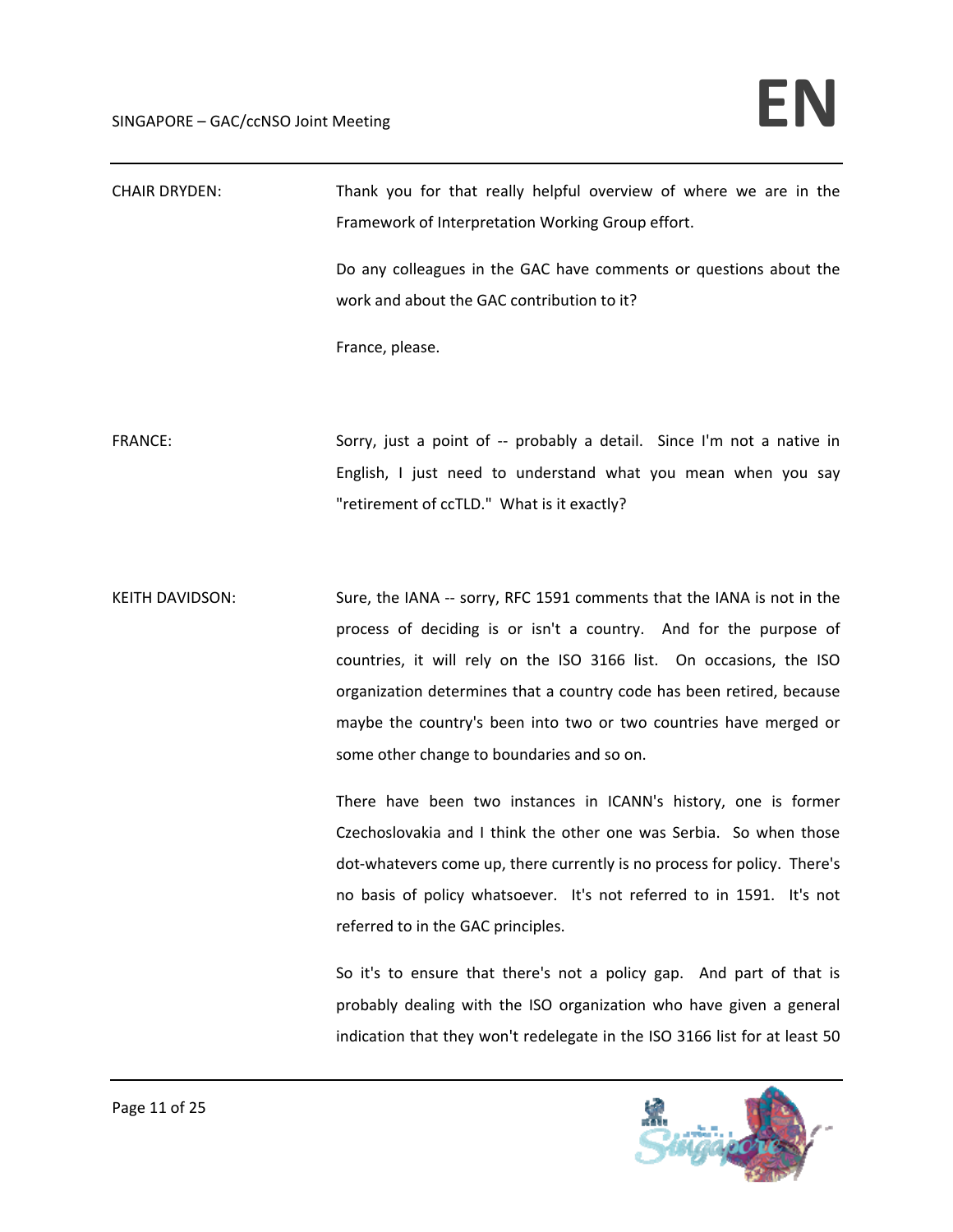years, so maybe that gives a transition plan of 50 years or maybe we need some other policy.

So in a nutshell, that's it.

CHAIR DRYDEN: Thank you.

So I have Australia, then Iran.

AUSTRALIA: Thank you, Chair. And thank you, Keith, for that very useful update.

A couple of times, just in terms of trying to get my head around the process, you were talking about the relationship between this work and the IANA transition in terms of it being useful to have certain things in place potentially before the IANA transition.

In the great medium that it is, Twitter, which is a useful way for breaking down boundaries between us, I gather it was talked about between the Board and the ccNSO this morning, but it's very difficult for me to decipher the full conversation from Twitter.

Given that's the pertinent conversation or you've done independent thinking, what's the ‐‐ for those who are still getting our head around all the technical bits and pieces around the IANA transition, how does this fit in and what are the considerations we should potentially be aware of?

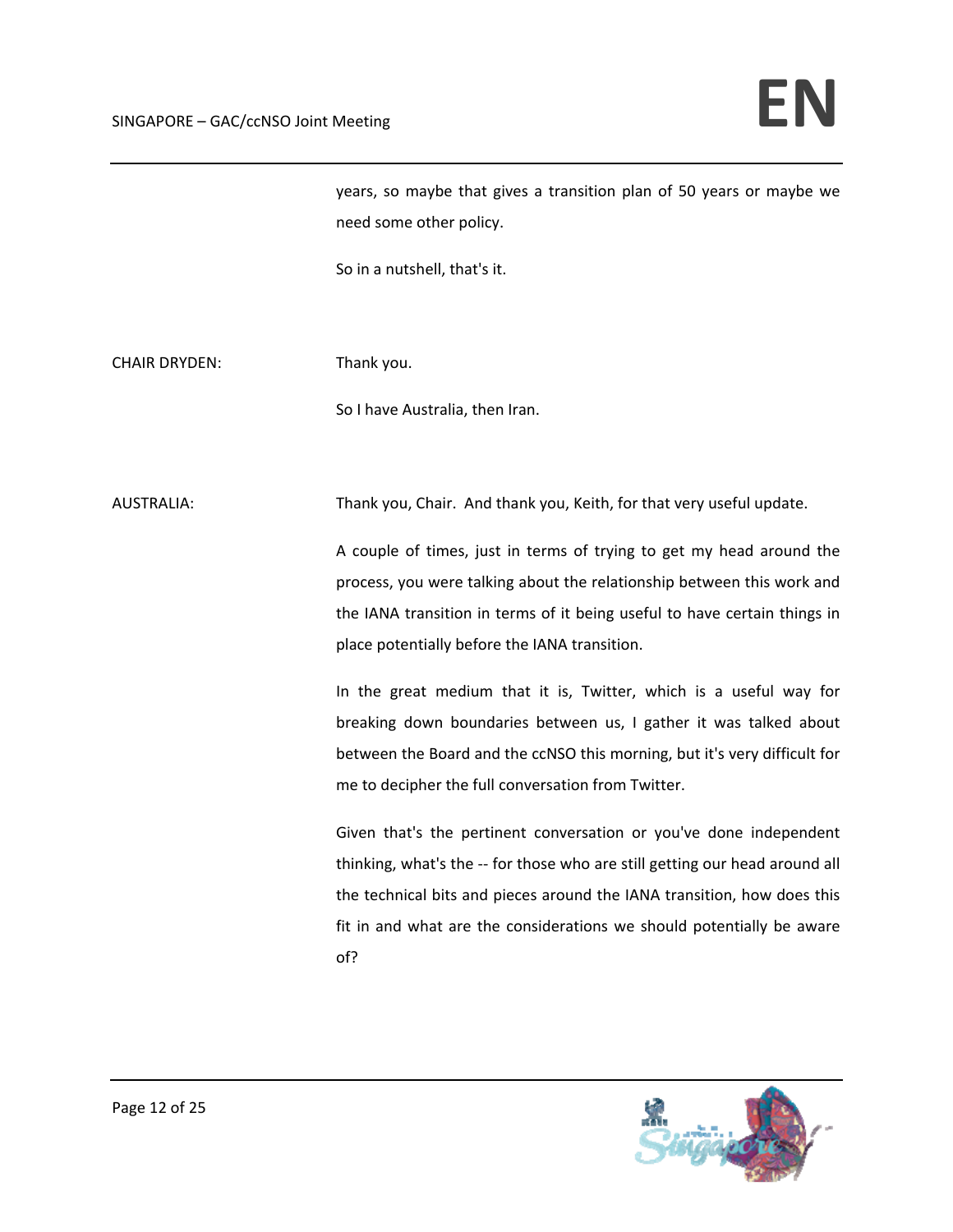# $SINGAPORE - GAC/ccNSO Joint Meeting$

KEITH DAVIDSON: I think that raises a whole host of questions that we're probably not able to answer either as we get our own heads around the issue. We've had the information of the recent days, our interactions with the Board and so on. We've had our first few steps of panel discussions in our own community. But until tomorrow when we meet to actually start to develop our own strategy, I don't feel really that it's appropriate to comment, except perhaps to say that there will probably be general agreement in our community that things like the straightforward changes in the IANA database; i.e., a change of server name for a ccTLD or the change of a phone number for the manager or something like that, is currently fairly seamless. And I don't see ‐‐ we probably don't see a transition of that being of, you know, huge concern. But the issue that will confront us is the oversight of the delegations and redelegations function. And that's, you know, probably where things start to interact with the GAC, because you'll have your own views on that. And of course the statement from NTIA is whatever this transitions to won't be multilateral or shouldn't be multilateral. It should be multistakeholder. And again, I see the opportunity for collaboration and building on the GAC and ccNSO relationship as being the ideal way for us to find a way through this. But too early days to really give you anything much more than that.

CHAIR DRYDEN: Thank you. Next I have Iran, please.

IRAN: Thank you very much, first of all, for the report. It was very useful.

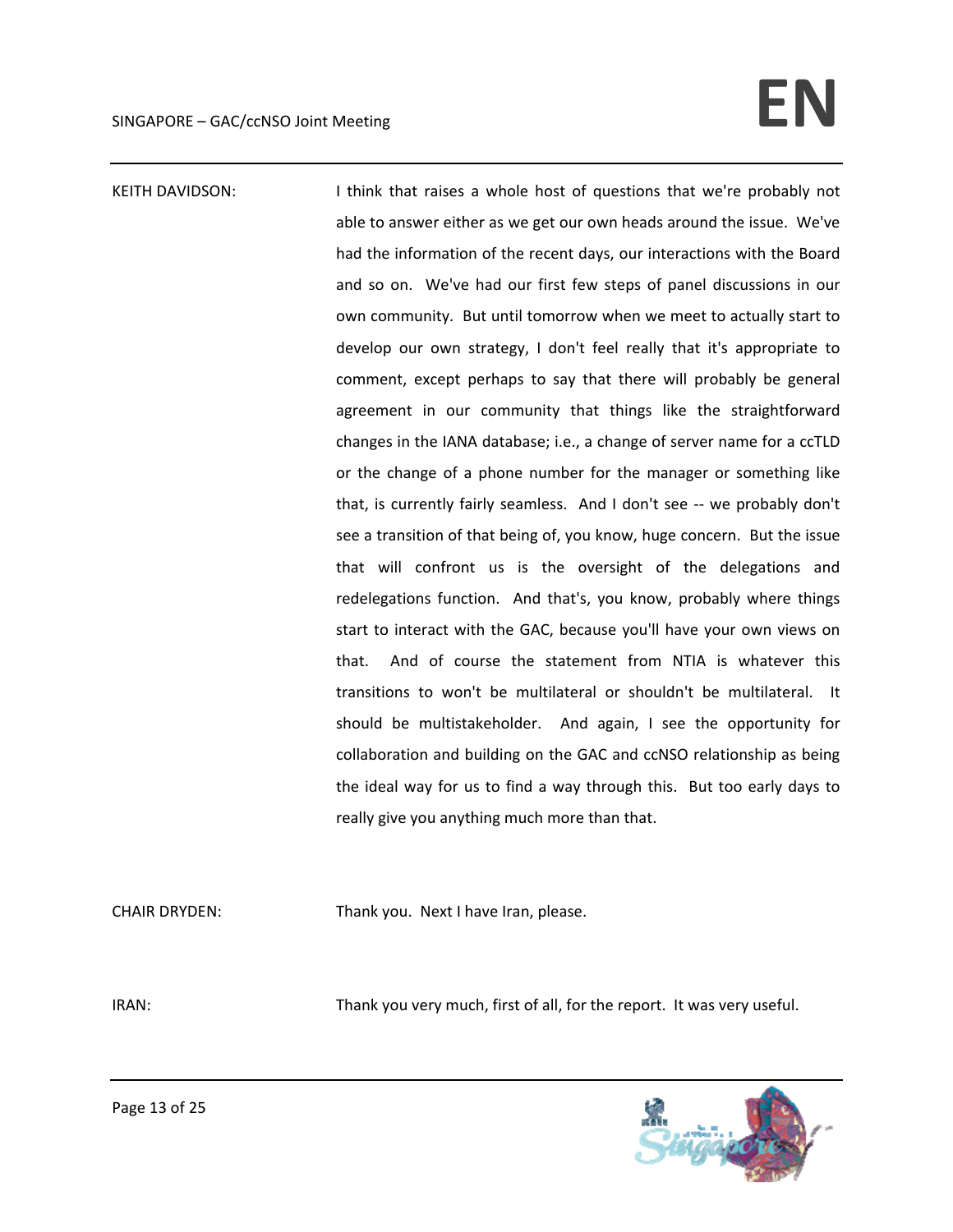I think we -- my question is more or less along the line of what was said by Australia. The IANA transfer has two different concept. One is transfer of stewardship, that is something, the other is transfer of function. Transfer of function may involve that some of the function currently done by IANA may need to be modified, may need to be reviewed.

I give one example. For instance, report. Report of IANA is very, very complex to read and very, very complex to understand. So maybe you need to look at that one.

So I think for you it's very new, and you have to work on that. We don't expect anything you reply immediately, but I think we have to distinguish between the two the a stewardship transfer and function transfer.

And, secondly, what instead of retirement of the ccTLD we don't make modification? Some language that we understand. Czechoslovakia is now Czech and Slovakia. East and West Germany and now is Republic of Germany. So is modifications in the name, and why retirement? retirement have entirely different connotations.

So maybe in some of the functions we do not need to use some of those purely particular type of words used by a particular organizations. Thank you. Use something that is understood by everybody.

KEITH DAVIDSON: Thank you. May I? Very good points. Retirement is a concept that needs visiting in its own right because while the country may cease to

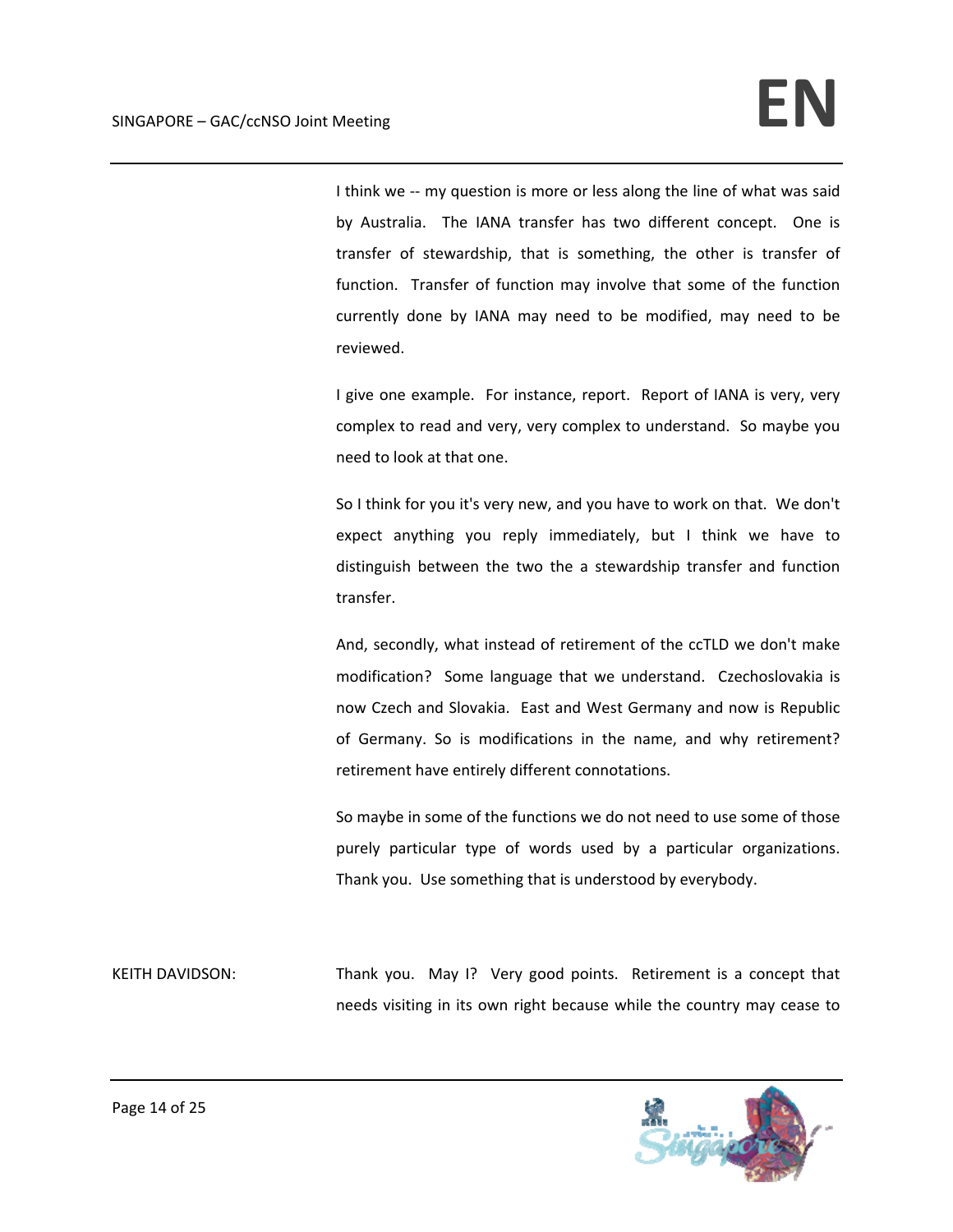exist and new entries are entered into the ISO 3166 list, there are delegations of those new countries.

The concept of retirement is because their entry no longer remains on the ISO 3166 list, then the policy for delegation has gone, and it should be retired, as in removed from the root. As I said before, there's only two occurrences in ICANN's history that a retirement has happened, but because there is no policy but a specific concept, I think it's the right word to use.

And to your first question, I think that was more an observation. And, yes, we're certainly grappling with exactly that separation between the stewardship and the functions themselves. So thank you. That reinforces our existing metrics of concerns.

CHAIR DRYDEN: Thank you.

Next I have Italy.

ITALY: ITALY: Chair.

So first of all, let me welcome very much this advancement, because this is a very great piece of work that completes the GAC principles that we made in 2005, because it is treating this problem of delegation/redelegation or retirement or whatever it is, and complete the picture, let's say, concerning the policies connected, policies and operational questions connected to country codes.

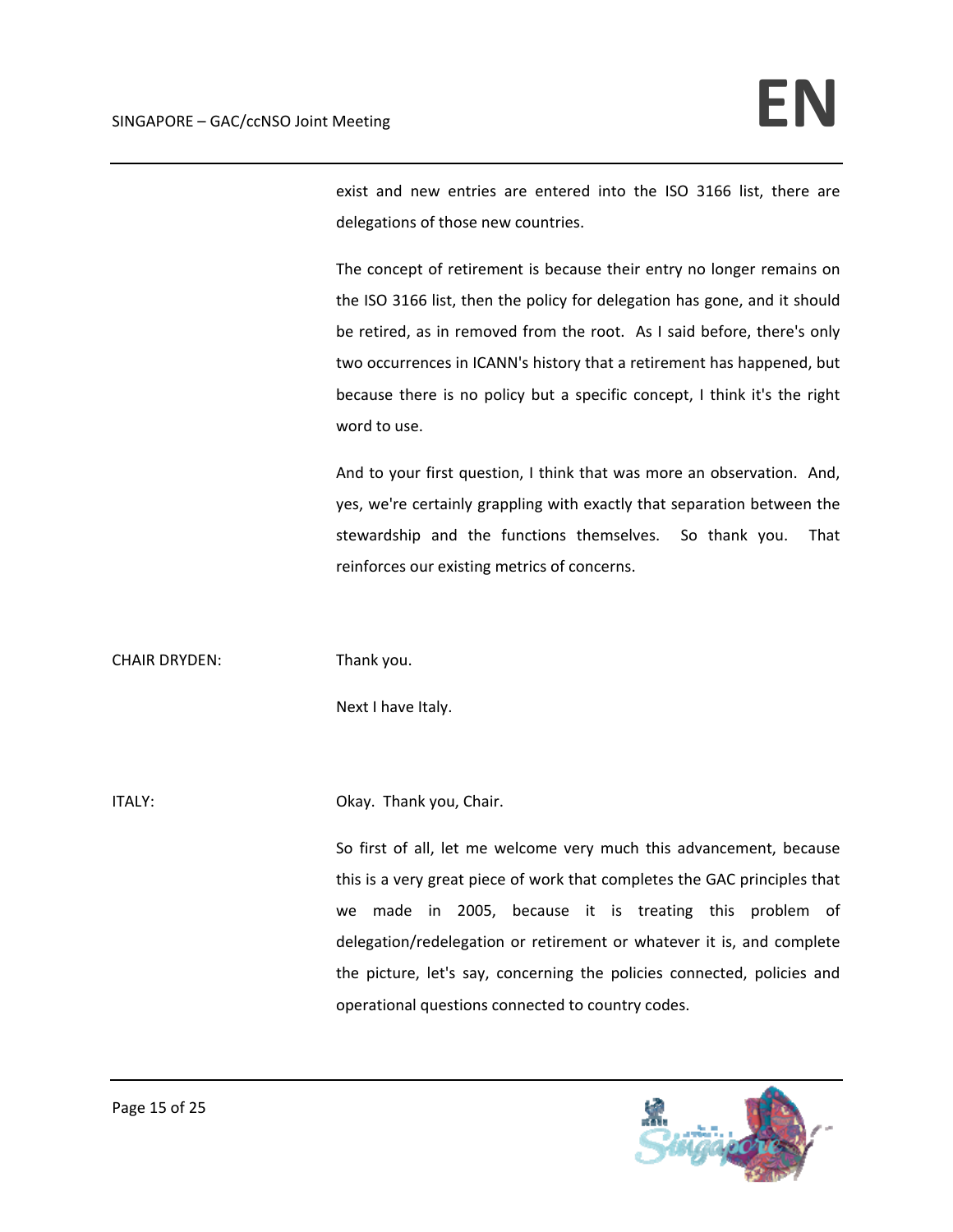So I understand that in London we could sign and then give this to the Board.

My question is what we expect then after the Board takes note and approved? What will be the implications?

Probably I can say that this will be sort of a guidance how to instruct the IANA group to deal about questions connected to the country codes. And then you say that this is not the best way to go through a PDP, because this might become much more complicated. And what we understand here is that we are treating very operational models. And so there is not so much concerning the policy provided that, of course, it is clear that country codes are then the decisions connected to the country, to the governments and so on.

So I very welcome this progress.

Thank you.

CHAIR DRYDEN: Thank you, Italy.

Did you want to reply to that, Keith?

Please, go ahead.

KEITH DAVIDSON: Again, thank you for the input. And remember, this is a test of whether we can get binding requirements on the ICANN Board by avoiding a PDP. So the method by which we can do that is if the GAC does endorse it and provide it to the Board as advice. So it becomes binding on the

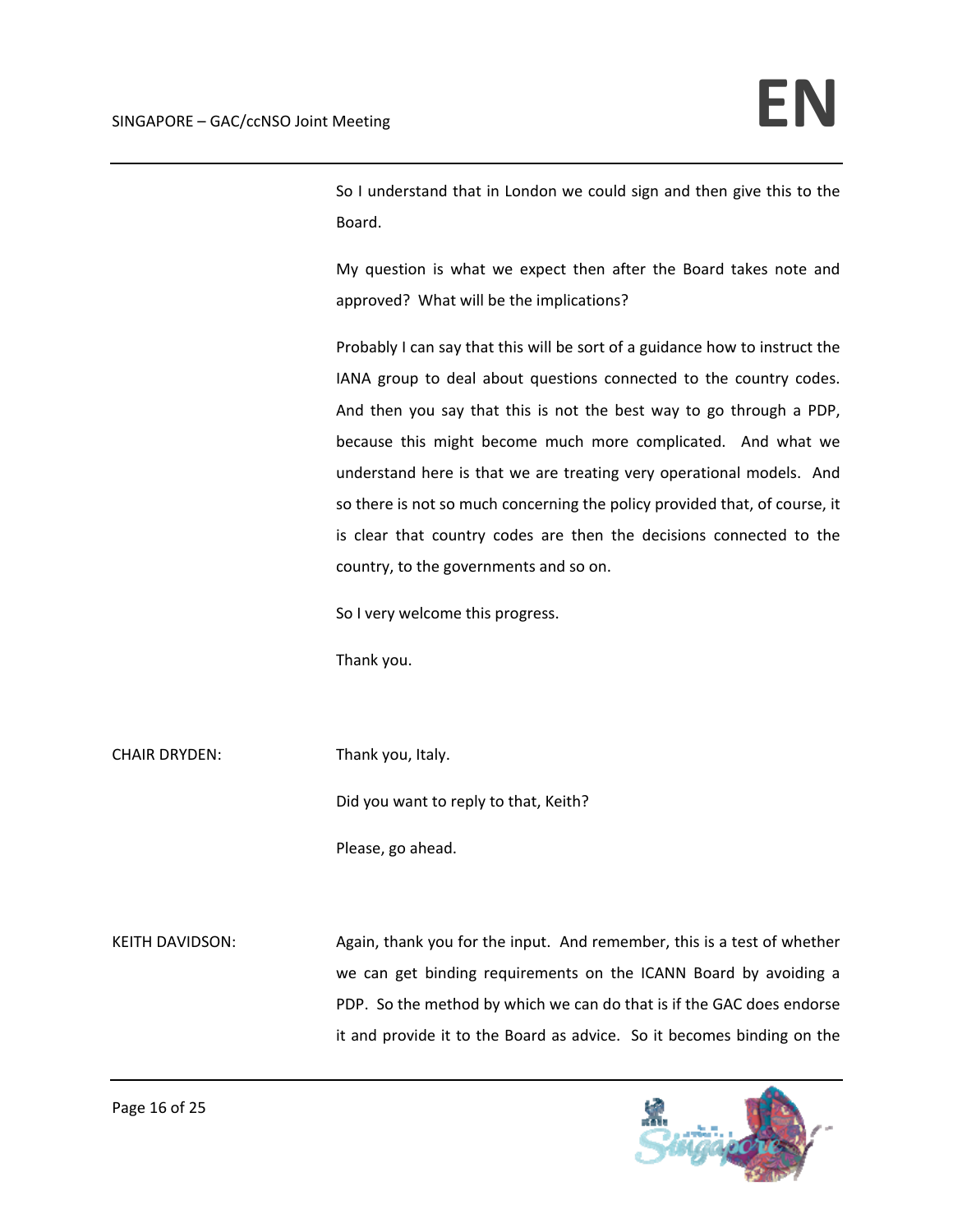Board because of your processes. And that might be a much simpler way for us all to have agreement about something that adds color and depth, rather than the more complex methodology of going through a PDP.

So it's an attempt, and I think it probably provides an enhancement to your own GAC principles, and what we should see coming out of the implementation is much more consistency in what IANA reports provide us in terms of feedback, that it's producing predictable results and using predictable language that we're all comfortable with.

So thank you.

CHAIR DRYDEN: Thank you.

Next I have Nauru, please.

NAURU: Thank you. First of all, thank you, gentlemen, for that report.

I noticed using the term color and depth a couple of times, and I'm just wondering is it possible to be more specific with regards to, say, revocation in that RFC 1591 has sort of a general add line toward verification. And when you say you're adding more color and depth, can you just be more specific, please.

KEITH DAVIDSON: I think, you know, a careful reading of the report where it outlines, for example -- let's take a simpler example. The term "manager" is used in

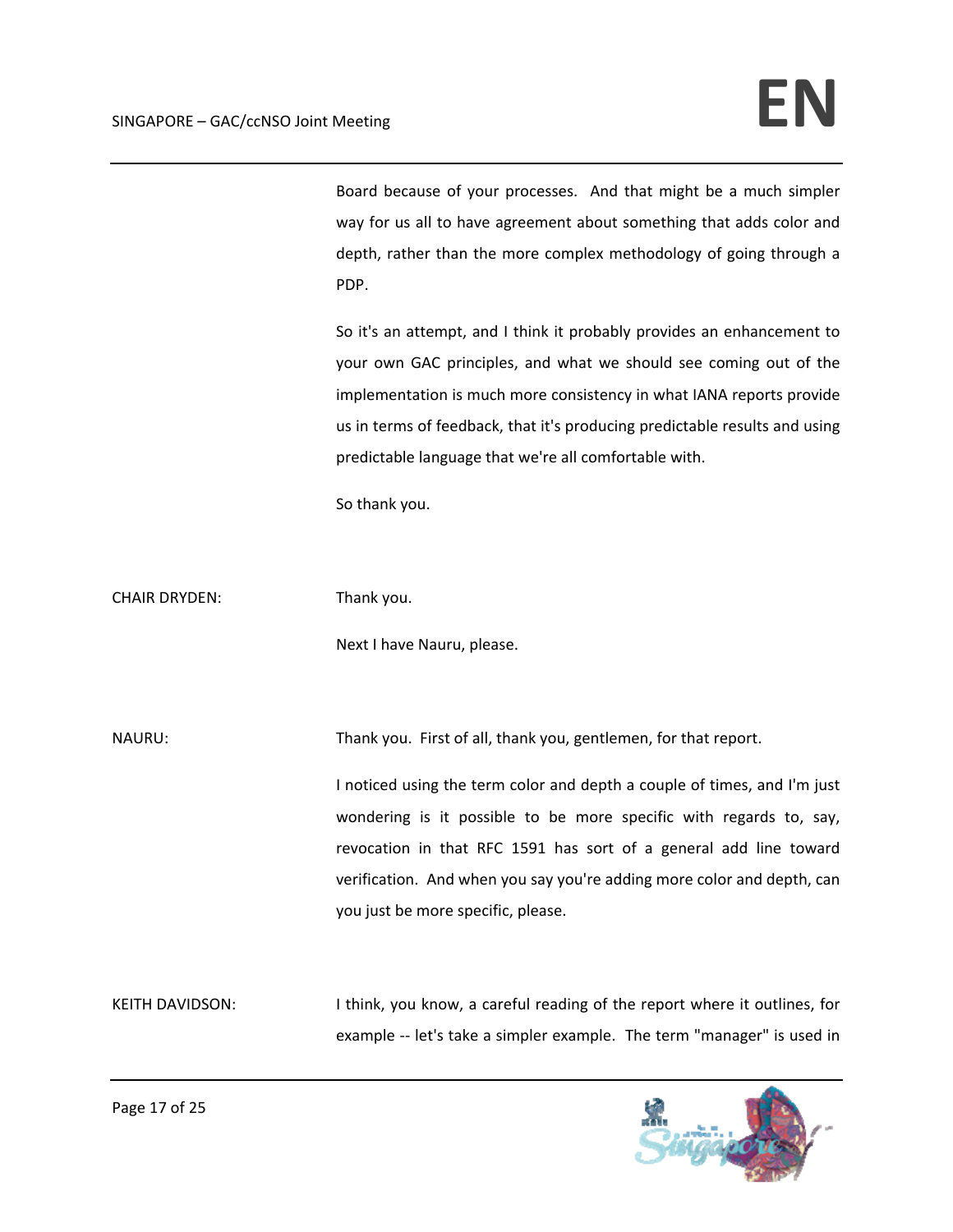RFC 1591. For some reason, ICANN has decided that in the IANA Web site, it will refer to the ccTLD manager as the sponsoring organization. That term came up somehow, but it's not appropriate, it's not based on policy, so we're seeking to substitute that term with the word "manager" and then defining the manager as being the ccTLD operator, as defined in RFC 1591, and so on.

So that's the kind of color and depth.

So again, when you read a redelegation report from the ICANN Board in the future, that the terminology will be the same. They won't chop and change. And that the results of that redelegation should be predictable and consistent.

CHAIR DRYDEN: Thank you. Bernie, you have something to add?

BERNIE TURCOTTE: Just maybe it might add some more information, but the -- if you haven't read the public consultation document on revocation, we actually walk you through all the steps and how we got there, and exactly what the terms mean, what are the processes for arriving at these things. And we're always available to answer questions if you have them from that.

CHAIR DRYDEN: Thank you. Okay. I see no further questions or requests to speak from colleagues in the GAC.

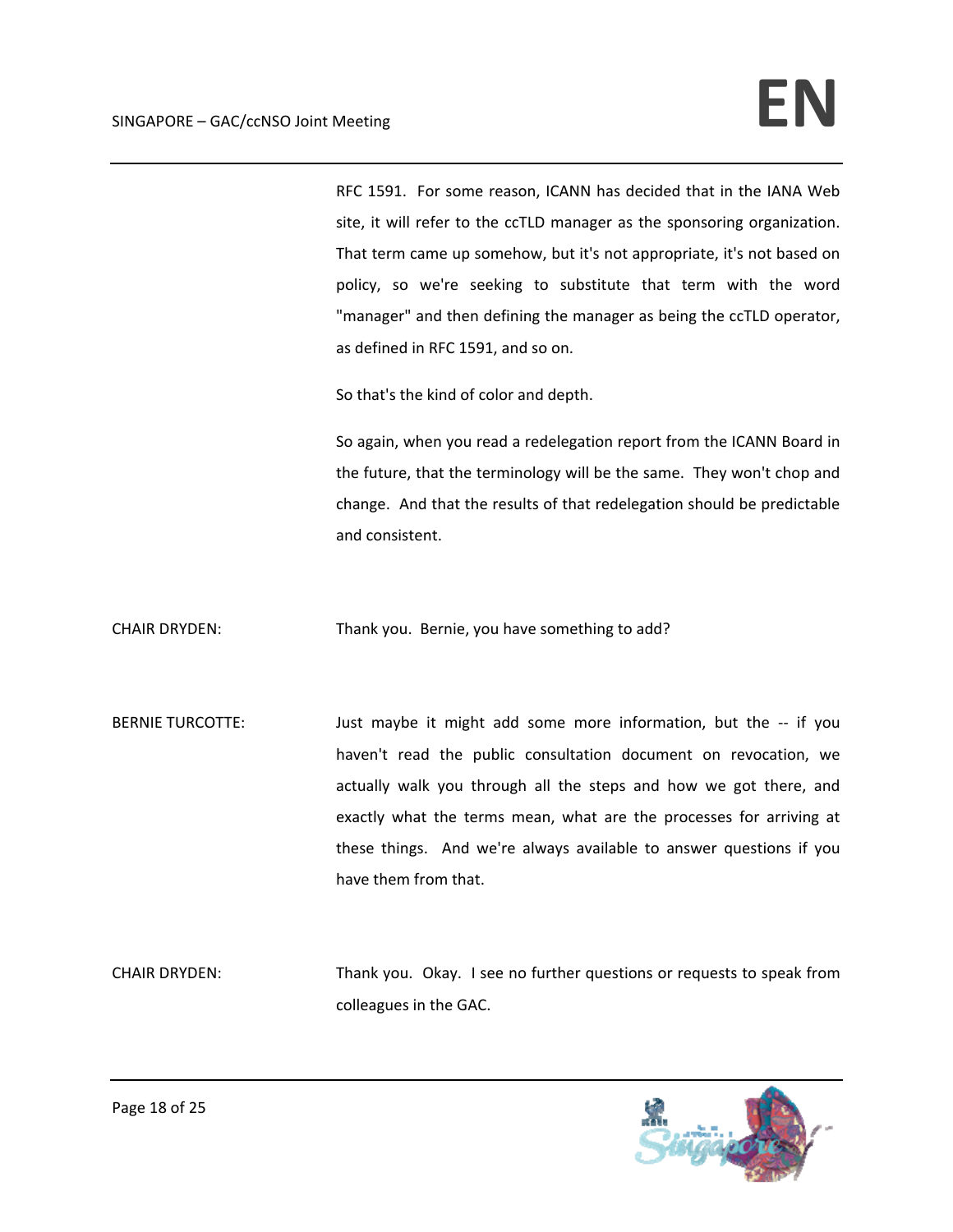Frank, please.

FRANK MARCH: Thank you, Heather. Just very, very briefly.

The papers that were circulated in early March will be updated slightly, I understand, because there will be some modifications come through as a result of the meeting on Thursday. And that will be recirculated to the GAC. And that basically summarizes the recommendations for consideration by the GAC. And I will be very happy to collect comments, feedback on that.

I'll discuss it with the FOI Working Group, particularly with Keith and Becky, and anybody else who is interested. And will aim could have something which actually puts firmly in place, before London, a decision‐making paper that we can sign off on, assuming at that point there are no further concerns.

Thank you.

CHAIR DRYDEN: Thank you, Frank. So for the GAC, between now and London they can look for these additional papers or communications, or there are other ways that the GAC should be participating or is that your guidance to them to participate? Next steps.

FRANK MARCH: Well, I think the critical thing is to find out if there are any concerns about the paper. So far, the only comments we have received have

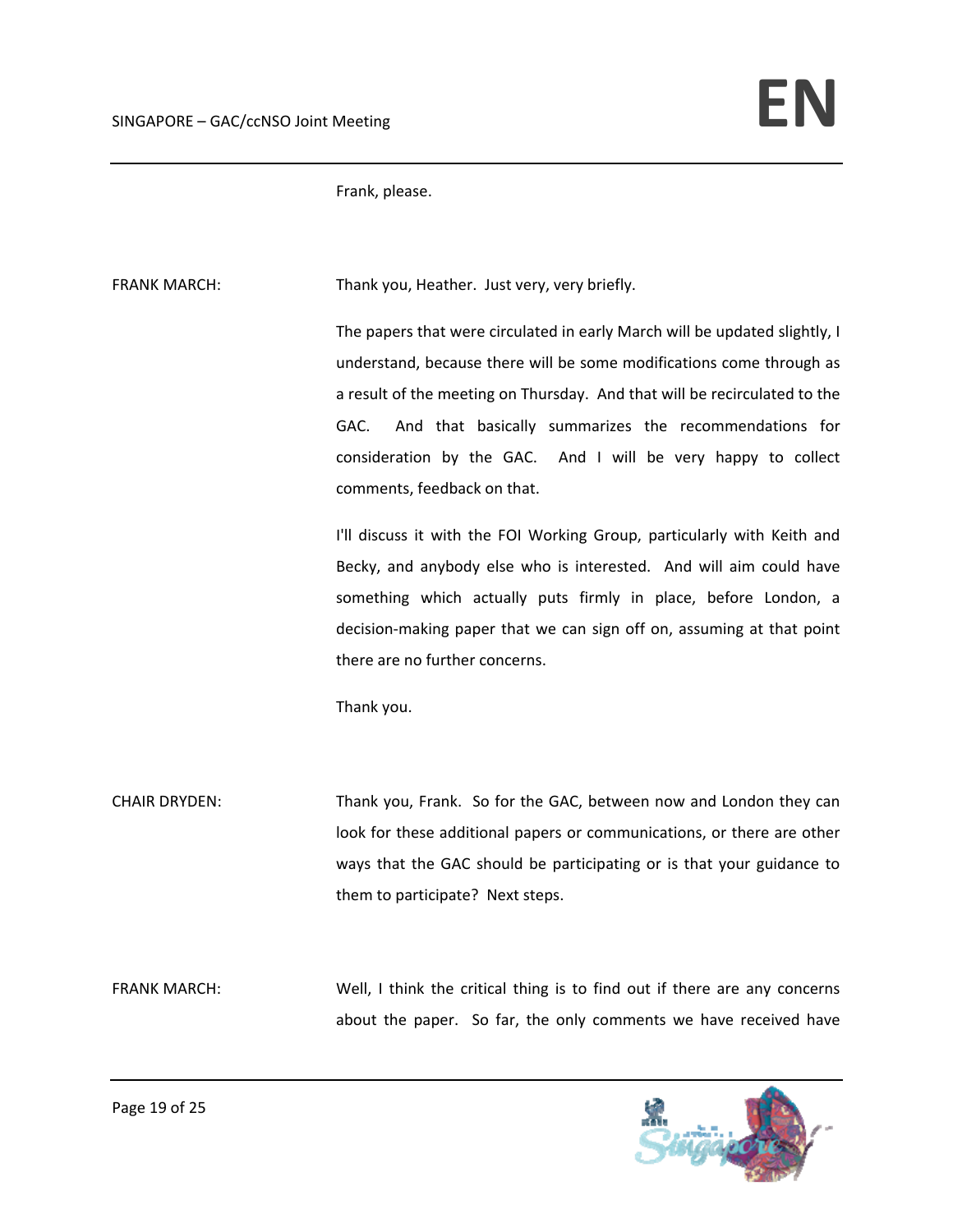been from Australia and the United States. Whether silence is consent to the rest or not, it's hard to say, but it's hard to say, but I would ask people to say, if they have any concerns, to let us know as soon as possible so, if necessary, we can try to work through some intersessional process if it's required.

But if not, then maybe we can deal with it rather quickly at the London meeting.

CHAIR DRYDEN: Thank you. Okay.

So just before we conclude our session, there are a couple of points that we can briefly touch on.

So the first is related to improving the format of the GAC ccNSO meeting. I know that some in the GAC have been talking to their colleagues in the ccNSO to think about how we can organize these sessions and continue the good efforts on both sides to talk about issues of mutual concern. And I think the Framework of Interpretation Working Group is a really good example of the kinds of joint efforts that we have had between the GAC and the ccNSO. But for planning for a session like this, and perhaps on other topics, it might be useful to have volunteers, certainly from the GAC side, to help organize that.

So there's no need to come forward now, but if you can think about that and see if you are willing to volunteer to help with the organization and preparation of the sessions, I think that would be really helpful to us.

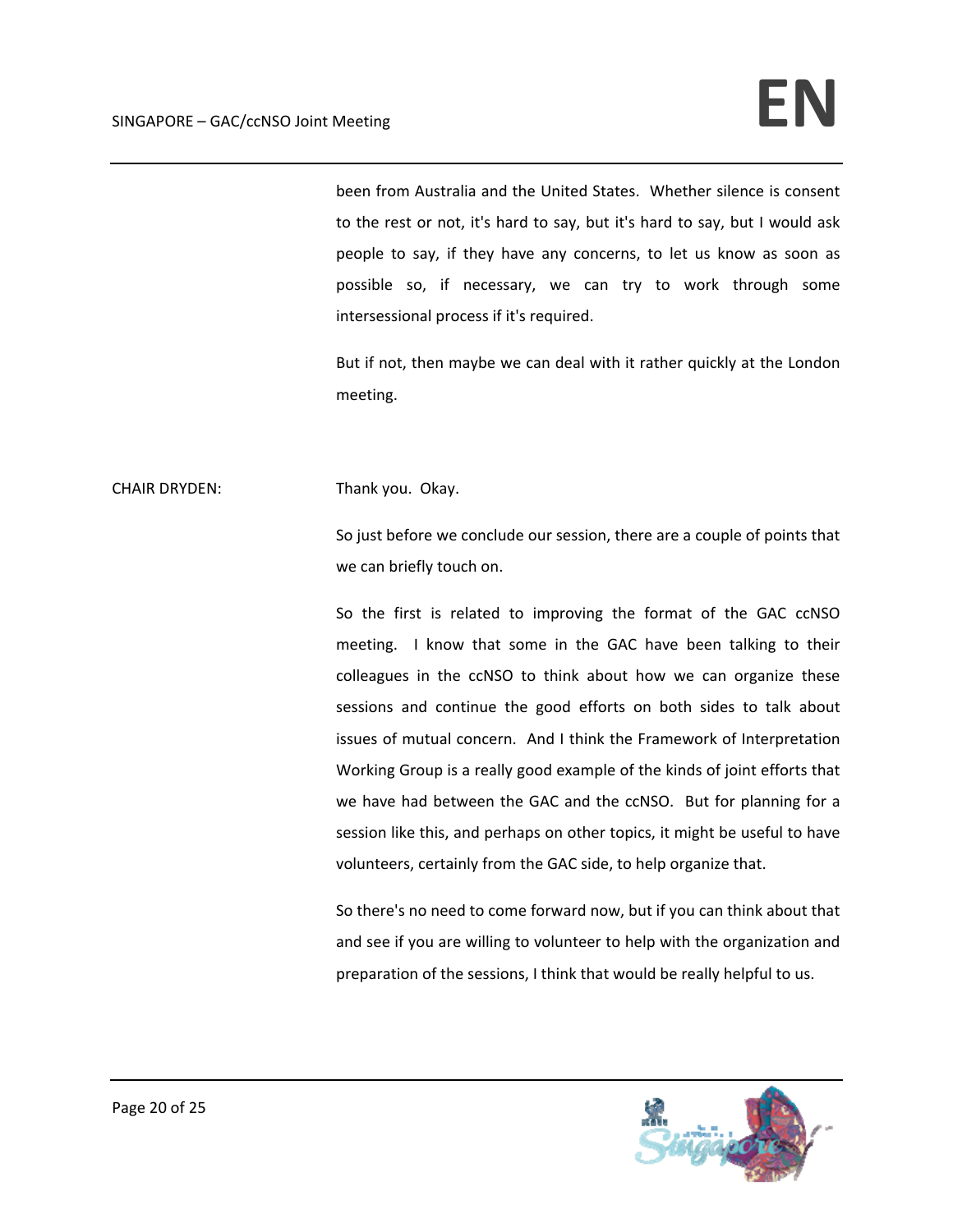And on a similar note, there is a cross-community working group being set up to look at the issue of country names to be used at the top level. You will recall that in the current round, the rule was that there could be no use of country names at the top level. And in the meantime, this cross‐community working group will look at whether it is possible for the ccNSO, with the agreement of the GAC and other interested parties in the community, to determine whether there is a policy or some sort of guidance that we can conclude on that would provide the guidance about what conditions would lead to introducing a top‐level domain that is, in fact, a country name.

So there will be some information recirculated to the GAC about that effort. And again, the question for you on that is whether you would want to participate from the GAC's side in that working group.

So we're looking for interested colleagues to join in that. And again, you will see a notice coming via the GAC email list to remind you about the details of that.

And as our colleagues from the ccNSO have told us, there are meetings this week under way, and the Framework of Interpretation Working Group is one of them. So if you are very keen to join those meetings, you would be most welcome, I believe.

Okay. So is there anything that you would want to add? Okay, Byron, over to you.

BYRON HOLLAND: We do have a brief update from my colleague who just sat down at the table on program improvements. Very brief update. Peter.

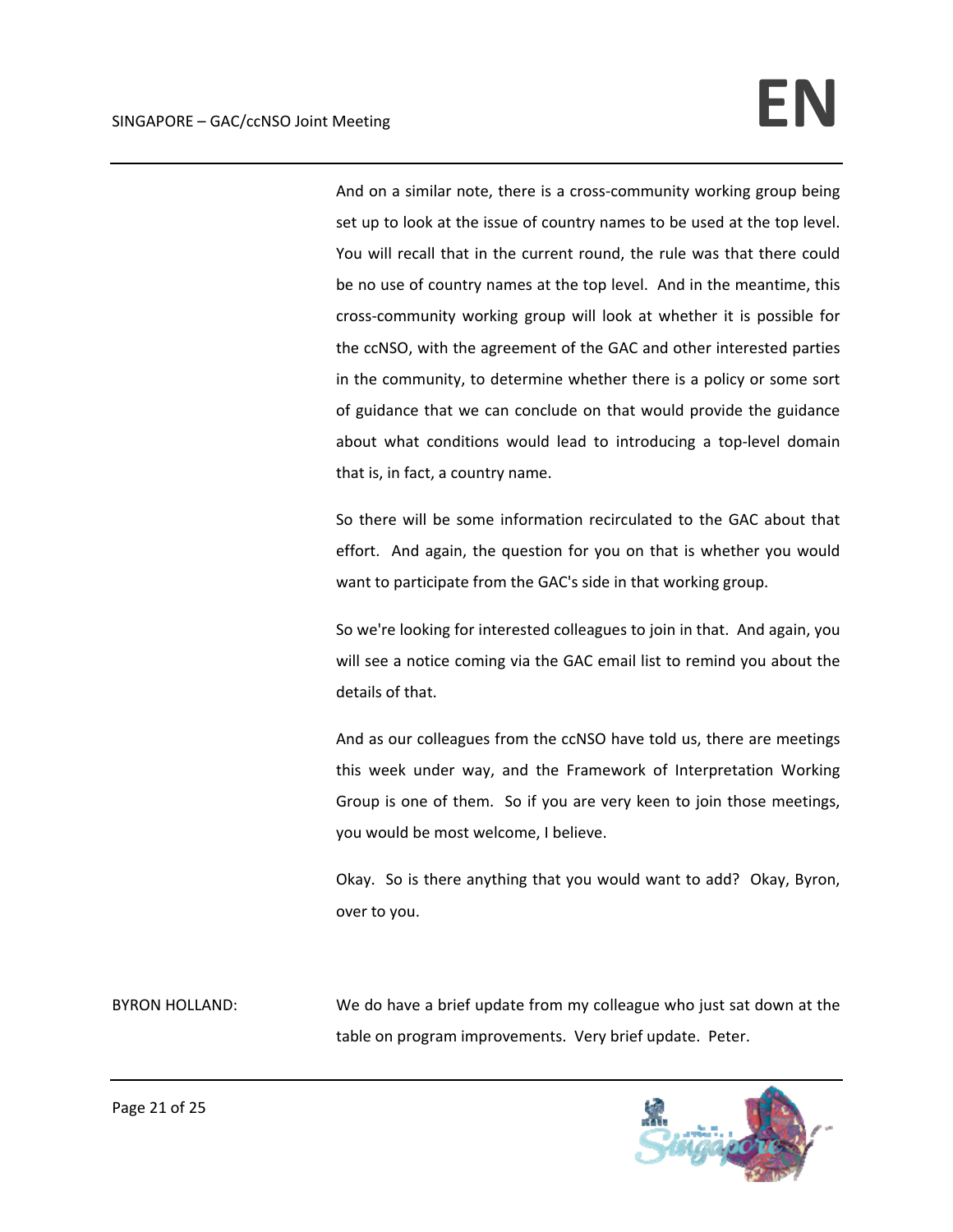PETER VAN ROSTE: Yes, thank you, Byron, thank you, Heather. I think most of it has already been covered by Heather in her summary. Maybe just to underline that it's not only for volunteers for a liaison who would work together on formulating agenda items. It's also basically all the people, both from the ccNSO and from the GAC, to let us know in advance what they are expecting from each other. That's very important. It's one of the things that came up from the conversation that I had with people from the GAC.

> The other constituencies are much better at expressing clearly what they expect from the GAC, what they want to understand from the GAC's processes, what they want the GAC to report to the Board in their name.

So that's definitely something to take away from that.

The other thing is that our meetings are way too formal. We're presenting slides. It's quite often a one‐way conversation, and we need to get to a level of improved interaction, and hopefully preparation, as some of the guidelines that Thomas may have touched upon, would help us on that.

Thank you.

### CHAIR DRYDEN: Thank you, Peter.

So thoughts and suggestions are very welcome as far as how we can improve our interaction and also be answering questions and

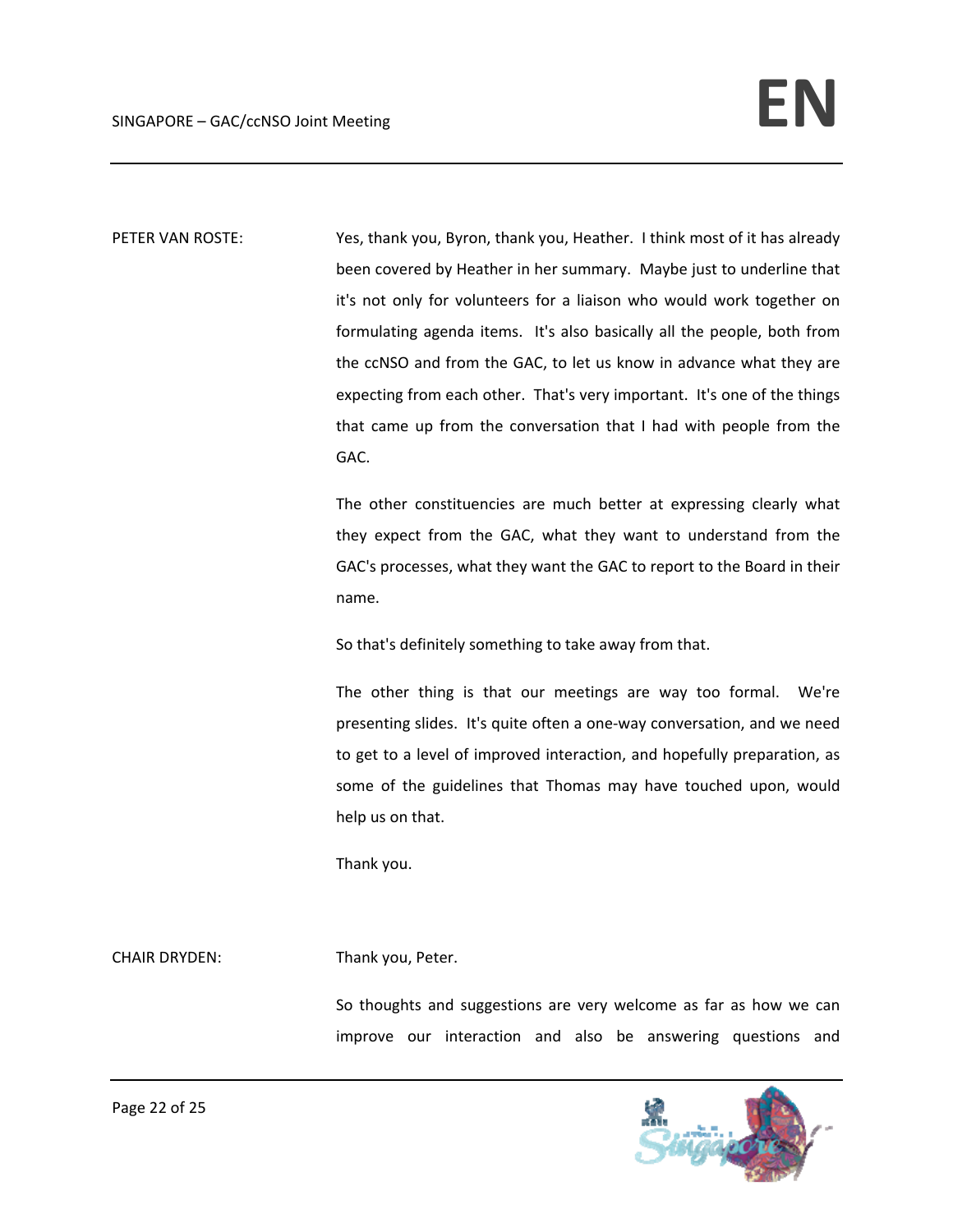responding to things that the ccNSO would like to talk about on our side of things.

Okay. I think at this point we can thank the ccNSO as always for coming to meet with us today. And we have taken note of this area of work related to the Framework of Interpretation, and we can move forward on that basis.

United States, you have something to add.

UNITED STATES OF AMERICA: Thank you. I did want to follow up on Peter's comment. First to thank all of you for us joining us again and for your patience as our attention has been a little more directed towards new gTLDs as opposed to ccTLD matters.

> But I did want to follow up on your last suggestion. I think it's an excellent one. And I see a link, if I may, to the Meeting Strategy Working Group recommendations for new meetings structures. There are ‐‐ There has been a deliberate attempt ‐‐ we doesn't know how well these recommendations will be received, but there is an attempt in there to actually structure meetings so they will facilitate more SO/AC face‐to‐face interaction.

> And during the presentation yesterday afternoon, Patrik Faltstrom, who is the chair of the SSAC, made a very useful intervention to ask whether any of those recommends on the part of the Meeting Strategy Working Group had actually been taken into account and, I guess, tested against the current meetings structure.

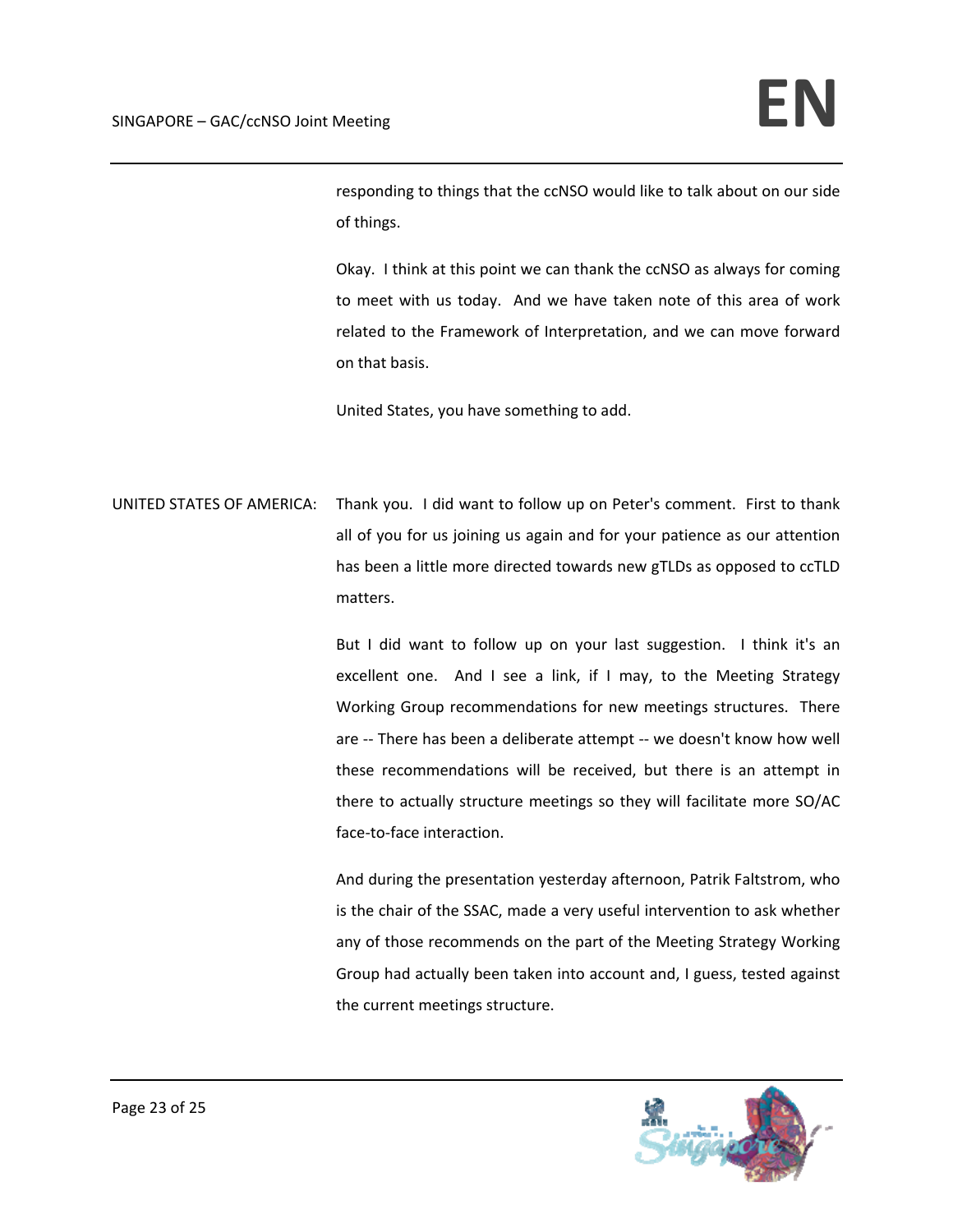So what he was doing was, to me, step two. How do these ideas fit into today's ‐‐ the way current meetings are actually organized?

There were at least 255 competing sessions for this week, which is a lot.

So I'm wondering if we might collaborate on taking Patrik's ideas maybe the next step further and link it to the Meeting Strategy Working Group recommendation so we can say -- maybe hopefully people will say these are fine insofar as they go, but they don't go far enough. We now need to tackle how do you structure those meetings.

And that, I think, might get to some of the issues that you propose, because I wholeheartedly agree with what you're proposing.

Thank you.

CHAIR DRYDEN: Okay. Thank you. So we have identified a link to the Meeting Strategy Working Group.

> All right. So thank you, everyone. And we will hopefully be contributing actively to the development of the final report on the Framework of Interpretation.

> For the GAC, we're going to move into a preparatory session for our exchange with the Board at the end of today, and to prepare, as well, for the briefing that we will have from the CEO tomorrow. So if we can just take a two-minute pause to allow our colleagues to move on to their next meeting.